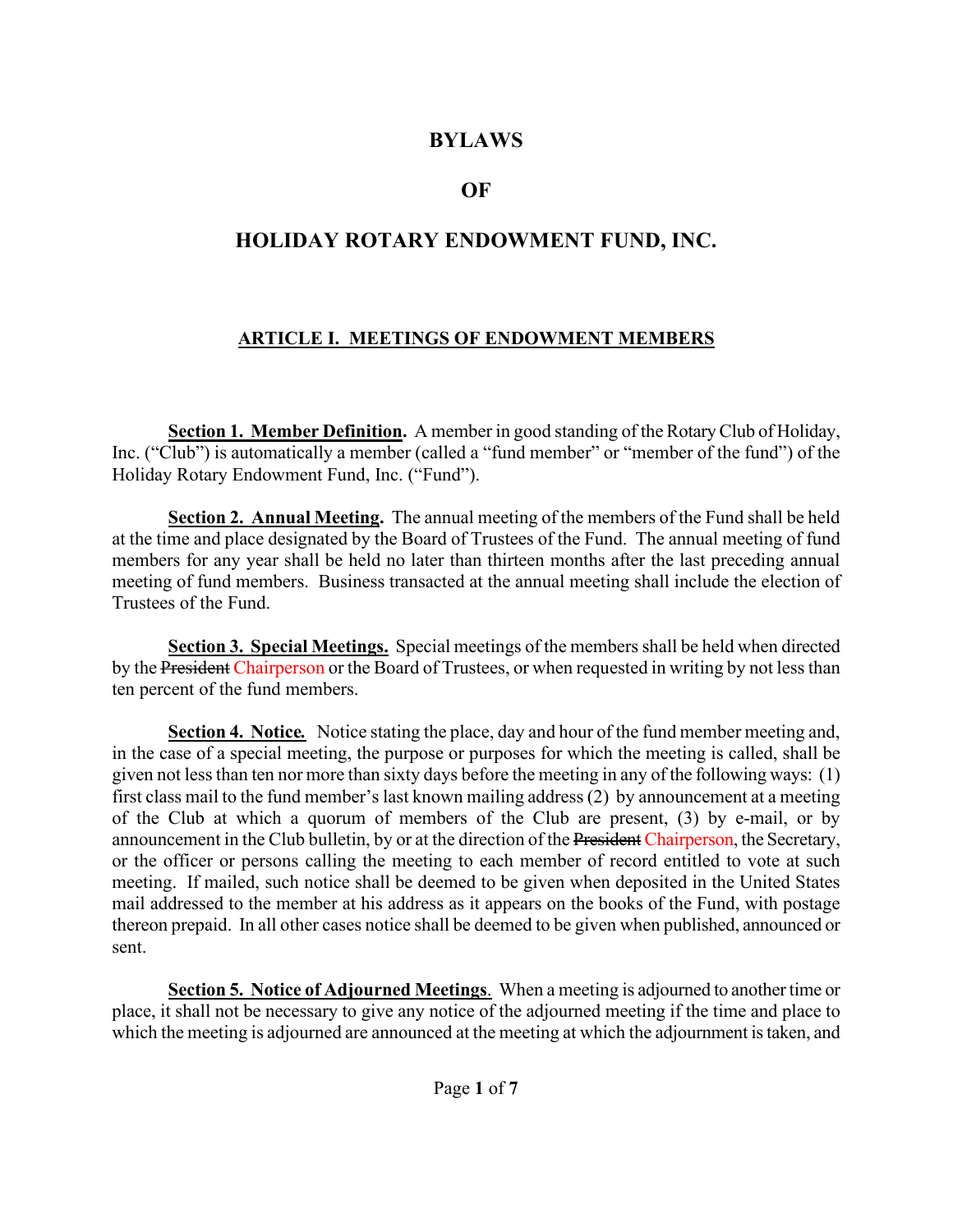at the adjourned meeting any business may be transacted that might have been transacted on the original date of the meeting.

**Section 6. Closing of Books and Fixing Record Date.** For the purpose of determining fund members entitled to notice of or to vote at any meeting of members of the fund or any adjournment thereof, or in order to make a determination of fund members for any other purpose, the Club membership records shall be considered closed on the date notice of a meeting is first given in any manner.

**Section 7.****Member Quorum and Voting.** A majority of the fund members entitled to vote, represented in person or by proxy shall constitute a quorum at a meeting of members of the fund.

If a quorum is present, the affirmative vote of the majority of the fund members represented at the meeting and entitled to vote on the subject matter shall be the act of the fund members unless otherwise provided by law.

After a quorum has been established at a fund members' meeting, the subsequent withdrawal of fund members, so as to reduce the number of fund members entitled to vote at the meeting below the number required for a quorum, shall not affect the validity of any action taken at the meeting or any adjournment thereof.

**Section 8. Voting.** Each fund member shall be entitled to one vote on each matter submitted to a vote at a meeting of members of the fund. A fund member may provide their proxy to the Fund's Secretary for the purpose of voting on issues coming before the membership. vote only in person.

**Section 9. Action by Members Without a Meeting**. Any action required by law, these Bylaws, or the Articles of Incorporation of the Fund to be taken at any annual or special meeting of fund members, or any action which may be taken at any annual or special meeting of such members, may be taken without a meeting, without prior notice and without a vote, if a consent in writing, setting forth the action so taken, shall be signed by fund members having not less than the minimum number of votes that would be necessary to authorize or take such action at a meeting at which all members of the fund entitled to vote thereon were present and voted.

Within ten days after obtaining such authorization by written consent, notice shall be given to those fund members who have not consented in writing. The notice shall fairly summarize the material features of the authorized action.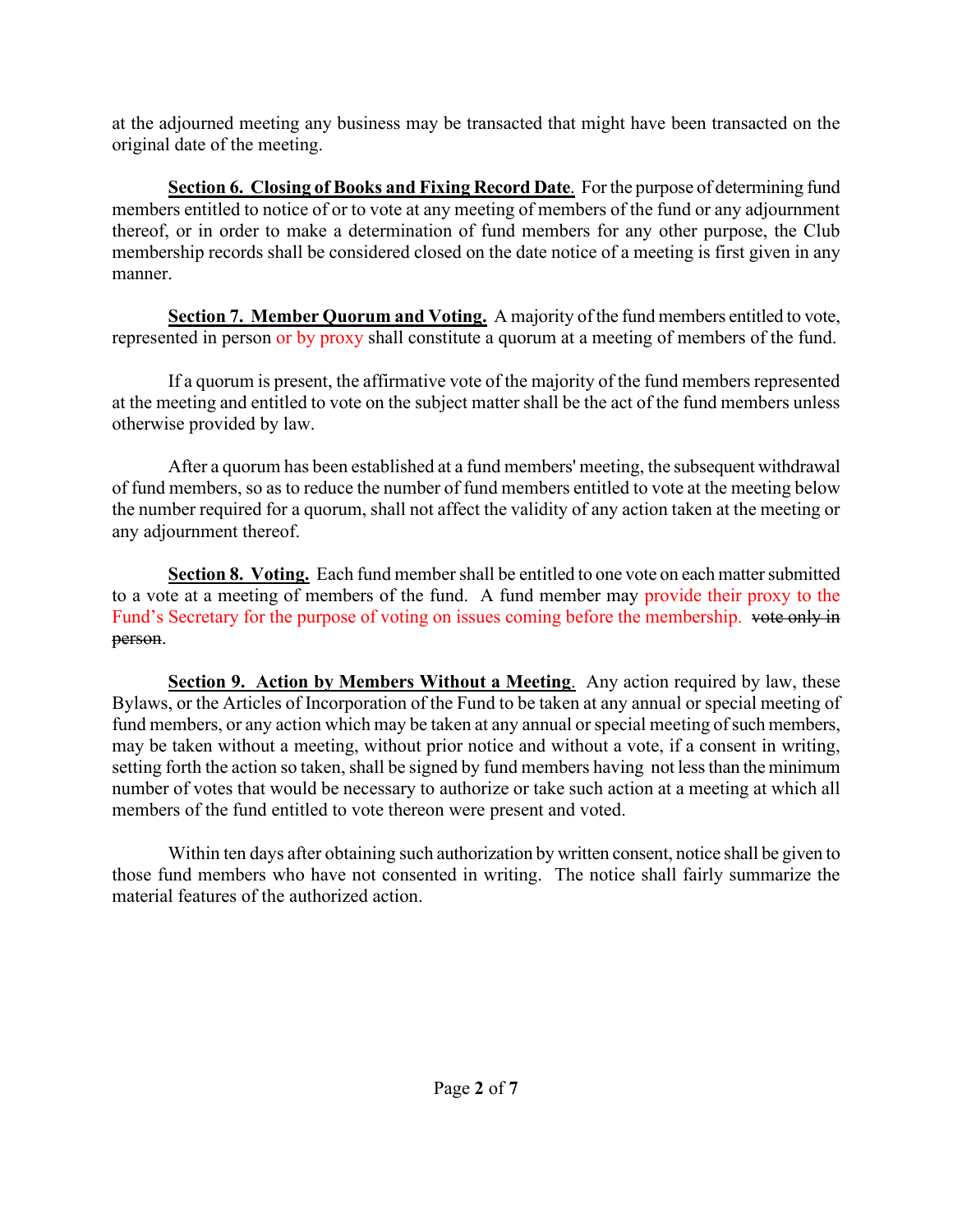#### **ARTICLE II. TRUSTEES OF THE FUND**

**Section 1. Function**. All corporate powers shall be exercised by or under the authority of, and the business and affairs of the Fund shall be managed under the direction of the Board of Trustees.

**Section 2. Qualification.** Subject to Section 4-3 below, Trustees need not be residents of this State but must be members of the Club. A Trustee who ceases to be a member of the Club or a Trustee holding a designated Trusteeship who ceases to hold the office or position designating his position as a Trustee shall immediately cease service as a Trustee and his or her position shall be considered vacant.

**Section 3. Number**. The Fund shall have nine Trustees. The number may be increased or decreased from time to time by amendment to these Bylaws, but no decrease shall have the effect of shortening the terms of any incumbent Trustees.

#### **Section 4 3.****Trustee Designations***,* **Elections and Terms**.

a) Designated Trustees: The Officers and Directors of the Club shall serve as the Fund's Trustees. The Immediate Past President of the Club is designated as the Chairperson. a Trustee of the Fund for a one year term concurrent with the corresponding Club office. The Club Administrator is designated a Trustee of the Fund for a one year term concurrent with the corresponding Club office and shall be the Fund Secretary.

b) Elected Trustees: The remaining Board of Trustee members shall be elected by the fund members from eligible fund members. Four of those elected must be Past Presidents of the Club with not less than five years of Club membership and three shall be chosen from the Club members at large who have three years of Rotary membership. To be eligible for election to the Board of Trustees and service thereon a candidate must not serve as a member of the Club Board of Directors during their term as Trustee in the Fund. Fund members wishing to serve as Trustees shall be encouraged to advise the Fund Chair of their interest before Fund elections.

c) Terms of Elected Trustees: The terms of service for the Past Presidents standing for election as Trustee shall be designated at the time of the first election after the adoption of these bylaws as consisting each of one term respectively of one, two and three years. Said Past Presidents' terms shall thereafter continue to be elected in serial fashion as their terms expire. The terms of service for Club Members standing for election as Trustee shall be two years.

d) At the first meeting of the Board of Trustees after the adoption of these bylaws the Board may by resolution take such action as is required to classify the terms of sitting and elected Trustees serving two and three year terms in order to accomplish the purpose of staggering terms of service.

e) Terms of service for Trustees shall begin with the first day of the next fiscal year of the Fund. Each Trustee shall hold office for the term for which he is designated or elected and until his successor shall have been elected and qualified or until his earlier resignation, removal from office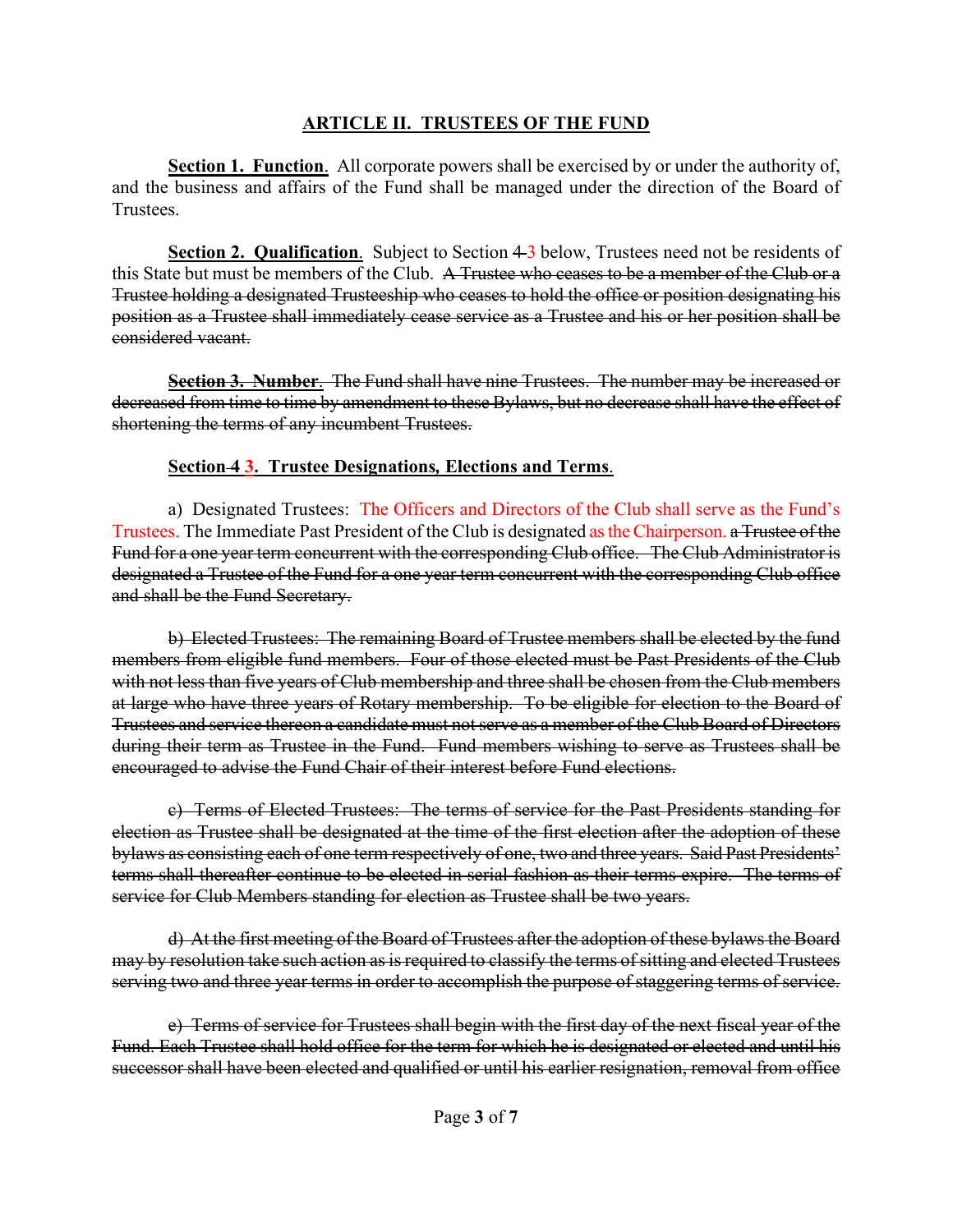or death.

f) Notwithstanding any provision in these bylaws, in order to effect the implementation of the provisions of these bylaws relating to the Board of Trustee and Officer of the Fund the Club President for the 2015/2016 Fund year shall have the authority to appoint the Trustees who would otherwise be elected, subject to the requirement that those so appointed are each ratified by vote of the members of the fund.

**Section <del>5</del> 4. Vacancies**. Any vacancy occurring in the Board of Trustees shall be filled when the corresponding Club Officer/Director position is replaced. including any vacancy created by reason of an increase in the number of Trustees may be filled by the affirmative vote of a majority of the remaining Trustees though less than a quorum of the Board of Trustees. A Trustee elected to fill a vacancy shall hold office only until the next election of Trustees by the members.

**Section 6. Removal of Trustees**. At a meeting of members called expressly for that purpose, any Trustee or the entire Board of Trustees may be removed, with or without cause, by a vote of the holders of a majority of the members then entitled to vote at an election of Trustees.

**Section 7 5. Quorum and Voting.** A majority of the number of Trustees fixed by these Bylaws shall constitute a quorum for the transaction of business. The act of the majority of the Trustees present at a meeting at which a quorum is present shall be the act of the Board of Trustees.

**Section 8 6. Time, Notice and Call of Meetings**. Regular meetings of the Board of Trustees shall coincide with the Board Meetings of the Club's Officers and Directors. Board of Trustee meetings shall commence immediately after the Club Board Meetings are adjourned. Separate minutes shall be recorded. be held without notice on dates designated by the Board of Trustees of the Fund. Written notice of the time and place of special meetings of the Board of Trustees shall be given to each Trustee by either personal delivery, by announcement at a meeting of the Club at which a quorum of members of the Club are present or by e-mail at least two days before the meeting.

Attendance of a Trustee at a meeting shall constitute a waiver of notice of such meeting and waiver of any and all obligations to the place of the meeting, the time of the meeting, or the manner in which it has been called or convened, except when a Trustee states, at the beginning of the meeting, any objection to the transaction of business because the meeting is not lawfully called or convened.

Neither the business to be transacted at, nor the purpose of, any regular or special meeting of the Board of Trustees need be specified in the notice or waiver of notice of such meeting.

A majority of the Trustees present, whether or not a quorum exists, may adjourn any meeting of the Board of Trustees to another time and place. Notice of any such adjourned meeting shall be given to the Trustees who were not present at the time of the adjournment and, unless the time and place of the adjourned meeting are announced at the time of the adjournment, to the other Trustees.

Special Meetings of the Board of Trustees may be called by the Chairperson man of the Board, by the President of the Fund, or by any two Trustees.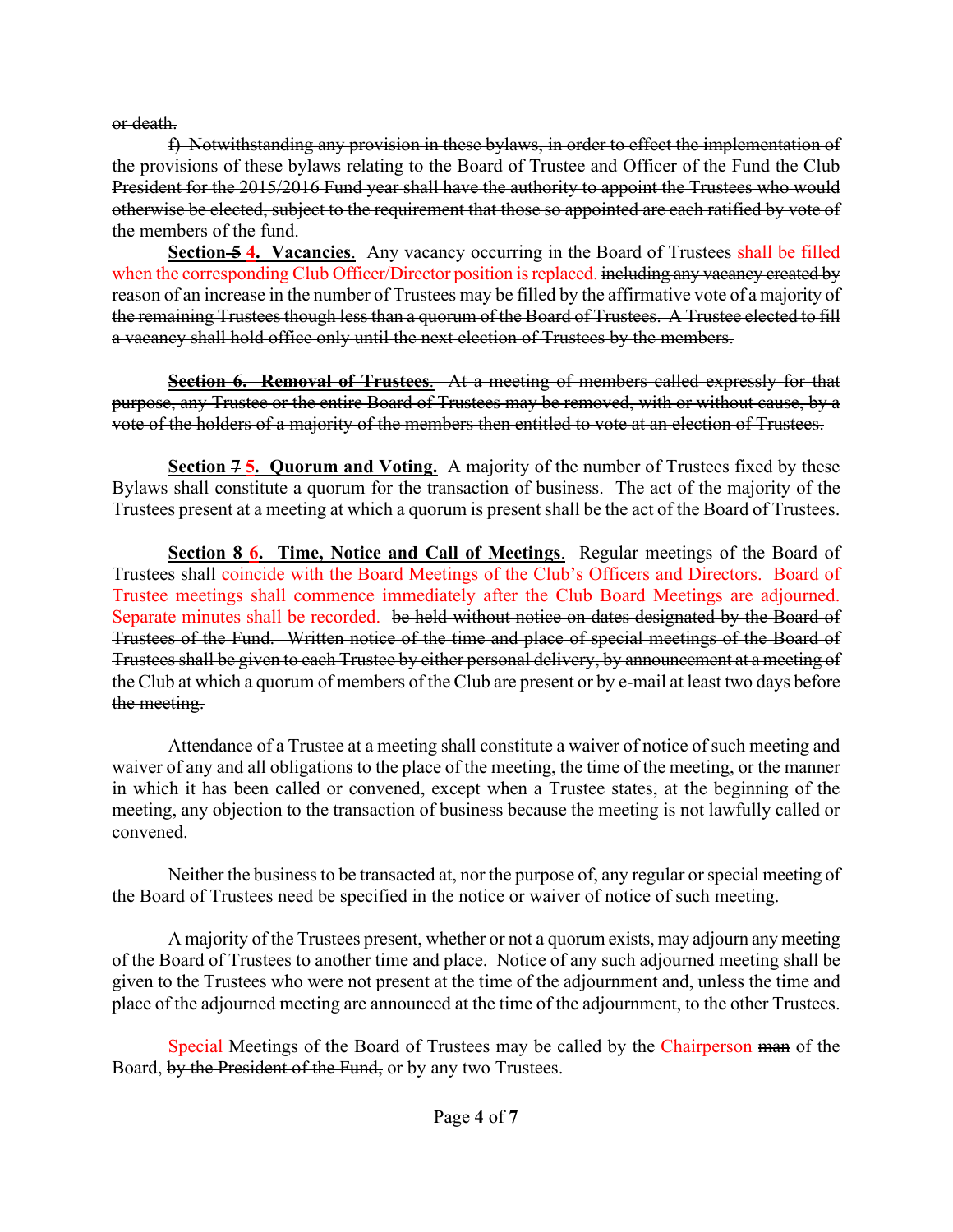Members of the Board of Trustees may participate in a meeting of such Board by means of a conference, telephone or similar communications equipment by means of which all persons participating in the meeting can hear each other at the same time. Participation by such means shall constitute the presence in person at a meeting.

**Section 9 7. Action Without a Meeting**. Any action required to be taken at a meeting of the Trustees of the Fund, or any action which may be taken at a meeting of the Trustees or a committee thereof may be taken without a meeting if a consent in writing, setting forth the action so to be taken, signed by all of the Trustees, or all the members of the committee, as the case may be, is filed in the minutes of the proceedings of the board or of the committee. Such consent shall have the same effect as a unanimous vote.

#### **Section 10 8. Charity Budget.**

a) Subject to the requirements set forth in this Section 10 below, the Board of Trustee shall adopt an annual giving or charity budget to be proposed to and approved by both the Board of Directors of the Club and the members of the fund. The Fund Trustees shall control the application process for inclusion in the charity budget and shall, after the budget as a whole is approved, control the use of funds in the budget designated as discretionary use funds.

b) The Board of Trustees will on July 1 of each calendar year transfer 10% of its unrestricted and unreserved Giving Account to the Endowment Restricted Fund.

c) The Board of Trustees will on June 1 of each calendar year pay to the Club an amount equal to  $10\%$  15% of the net income of any fundraisers held by the Fund the Western Extravaganza as payment for its production and presentation.

## **ARTICLE III. OFFICERS**

**Section 1. Officers.** The officers of the Fund shall consist of a Chairperson and Vice Chairperson of the Board of Trustees, a secretary and a treasurer. The Immediate Past President of the Club shall be the Chairperson of the Fund and the Club Administrator serving as Trustee shall be the Secretary of the Fund. The Vice Chairperson and the Club Treasurer shall be elected by the Board of Trustees at its first meeting each year. Each officer shall serve for a term of one year beginning with their election or first day of their term of Club office. Officers shall serve until their successors are chosen and qualify. Such other officers and assistant officers and agents as may be deemed necessary may be elected or appointed by the Board of Trustees from time to time. The failure to elect a Chair, Vice Chair, secretary or treasurer shall not affect the existence of the Fund.

**Section 2. Duties.** The officers of the Fund shall have the following duties: The President Chairperson shall be the chief executive officer of the Fund, shall have general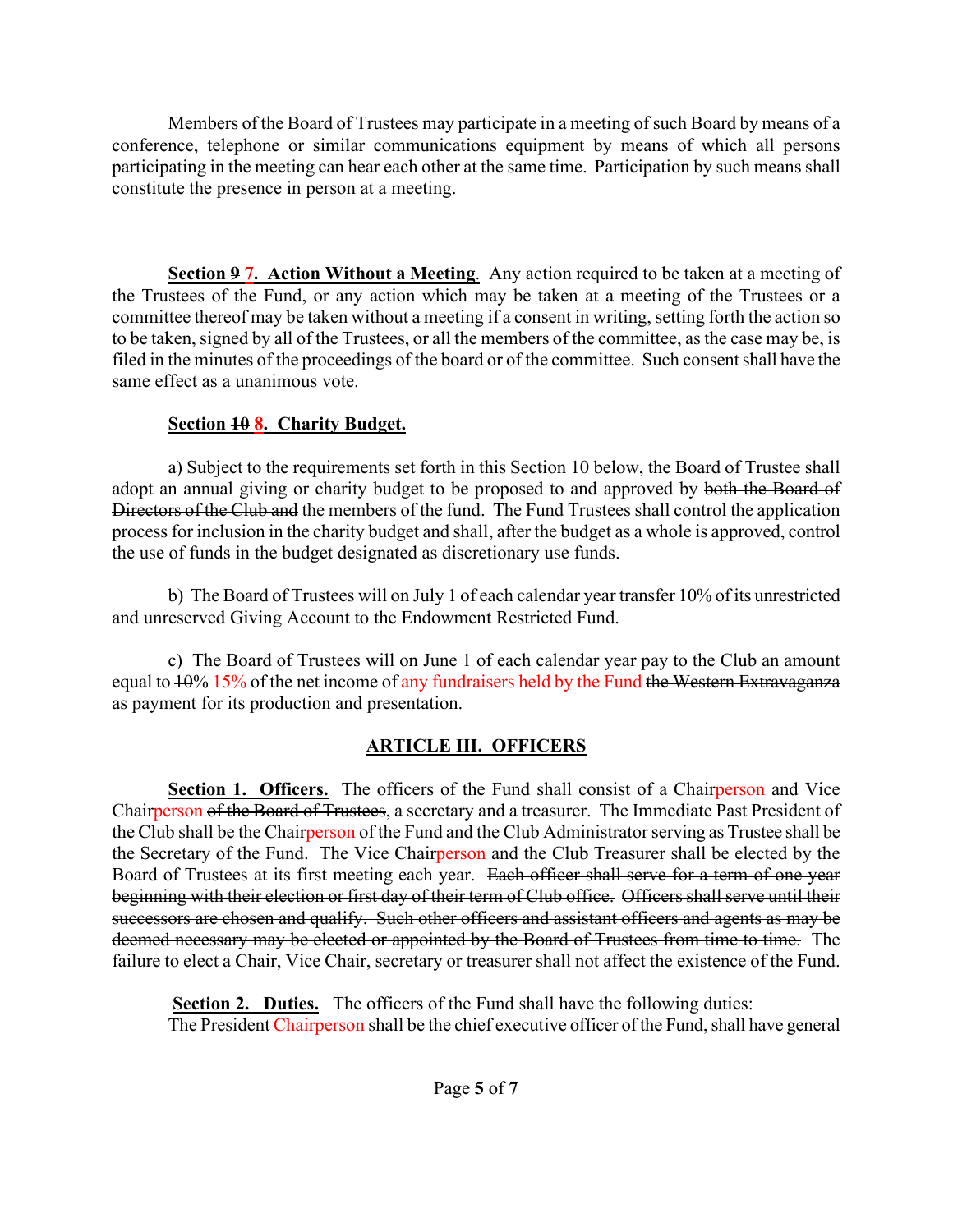and active management of the business and affairs of the Fund subject to the directions of the Board of Trustees, and shall preside at all meetings of the members and Board of Trustees.

The Secretary shall have custody of, and maintain all of the corporate records except the financial records; shall record the minutes of all meetings of the members and Board of Trustees, send all notices of meetings out, and perform such other duties as may be prescribed by the Board of Trustees or the President Chairperson.

The Treasurer shall have custody of all funds and financial records, shall keep full and accurate accounts of receipts and disbursements and render accounts thereof at the annual meetings of members and whenever else required by the Board of Trustees or the President Chairperson, and shall perform such other duties as may be prescribed by the Board of Trustees or the President Chairperson.

**Section 3. Removal of Officers**. Any officer or agent elected or appointed by the Board of Trustees may be removed by the Board whenever in its judgment the best interest of the Fund will be served thereby.

Removal of any officer shall be without prejudice to the contract rights, if any, of the person so removed; however, election or appointment of an officer or agent shall not of itself create contract rights.

#### **ARTICLE IV. BOOKS AND RECORDS**

**Section 1. Books and Records.** The Fund shall keep correct and complete books and records of account and shall keep minutes of the proceedings of its members, Board of Trustees and committees of Trustees.

The Fund shall keep at its registered office or principal place of business, or at the office of the Club Secretary, a record of its members, giving the names and addresses of all members.

Any books, records and minutes may be in written form or in any other form capable of being converted into written form within a reasonable time.

**Section 2. Fiscal Year.** The fiscal year of the Fund shall begin on July 1 and end on June 30.

# **ARTICLE V. INDEMNIFICATION**

The Corporation shall indemnify any officer or Trustee, employee, or agent or any former officer or Trustee of the Fund to the fullest extent permitted by law. The is provision may not be altered or amended unless such action is taken by a positive vote of more than 75% of all members